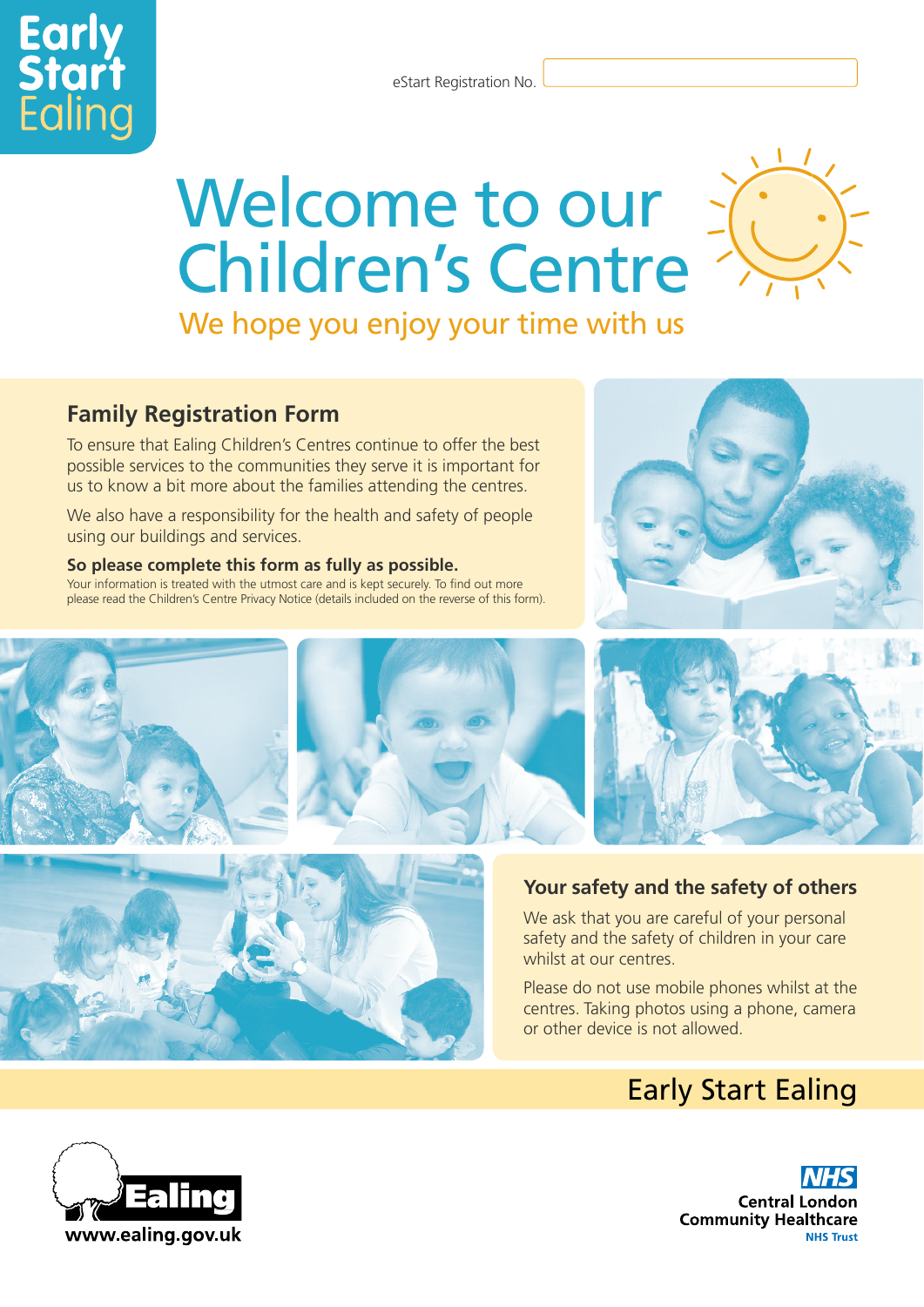# Child details

|                                                                                                                                              | Child 2                                                                                                                |
|----------------------------------------------------------------------------------------------------------------------------------------------|------------------------------------------------------------------------------------------------------------------------|
| Surname                                                                                                                                      | Surname                                                                                                                |
| First name                                                                                                                                   | First name                                                                                                             |
| Date of birth                                                                                                                                | Date of birth                                                                                                          |
| Male<br>Female<br>Gender                                                                                                                     | Male<br>Female<br>Gender                                                                                               |
| Does the child have a<br><b>No</b><br>disability or a special need?<br>Yes<br>If yes, please give<br>details                                 | Does the child have a<br><b>No</b><br>disability or a special need?<br>$\bigcup$ Yes<br>If yes, please give<br>details |
| Address the same as<br>Yes<br><b>No</b><br>parent/carer 1?<br>If not,                                                                        | Address the same as<br>Yes<br><b>No</b><br>parent/carer 1?<br>If not,                                                  |
| please<br>state<br>address                                                                                                                   | please<br>state<br>address                                                                                             |
| Postcode                                                                                                                                     | Postcode                                                                                                               |
| Country of birth                                                                                                                             | Country of birth                                                                                                       |
| Language spoken<br>at home                                                                                                                   | Language spoken<br>at home                                                                                             |
|                                                                                                                                              |                                                                                                                        |
|                                                                                                                                              |                                                                                                                        |
| <b>Child 3</b>                                                                                                                               | Child 4                                                                                                                |
|                                                                                                                                              |                                                                                                                        |
|                                                                                                                                              | Surname                                                                                                                |
|                                                                                                                                              |                                                                                                                        |
|                                                                                                                                              | First name<br>Date of birth                                                                                            |
| Male<br>Female                                                                                                                               | Gender<br>Female<br>Male                                                                                               |
| Yes<br><b>No</b>                                                                                                                             | Does the child have a<br>Yes<br><b>No</b><br>disability or a special need?                                             |
| Surname<br>First name<br>Date of birth<br>Gender<br>Does the child have a<br>disability or a special need?<br>If yes, please give<br>details | If yes, please give<br>details                                                                                         |
| Address the same as<br>Yes<br><b>No</b><br>parent/carer 1?                                                                                   | Address the same as<br><b>No</b><br>Yes<br>parent/carer 1?                                                             |
| If not,<br>please<br>state<br>address                                                                                                        | If not,<br>please<br>state<br>address                                                                                  |
| Postcode                                                                                                                                     | Postcode                                                                                                               |
| Country of birth                                                                                                                             | Country of birth                                                                                                       |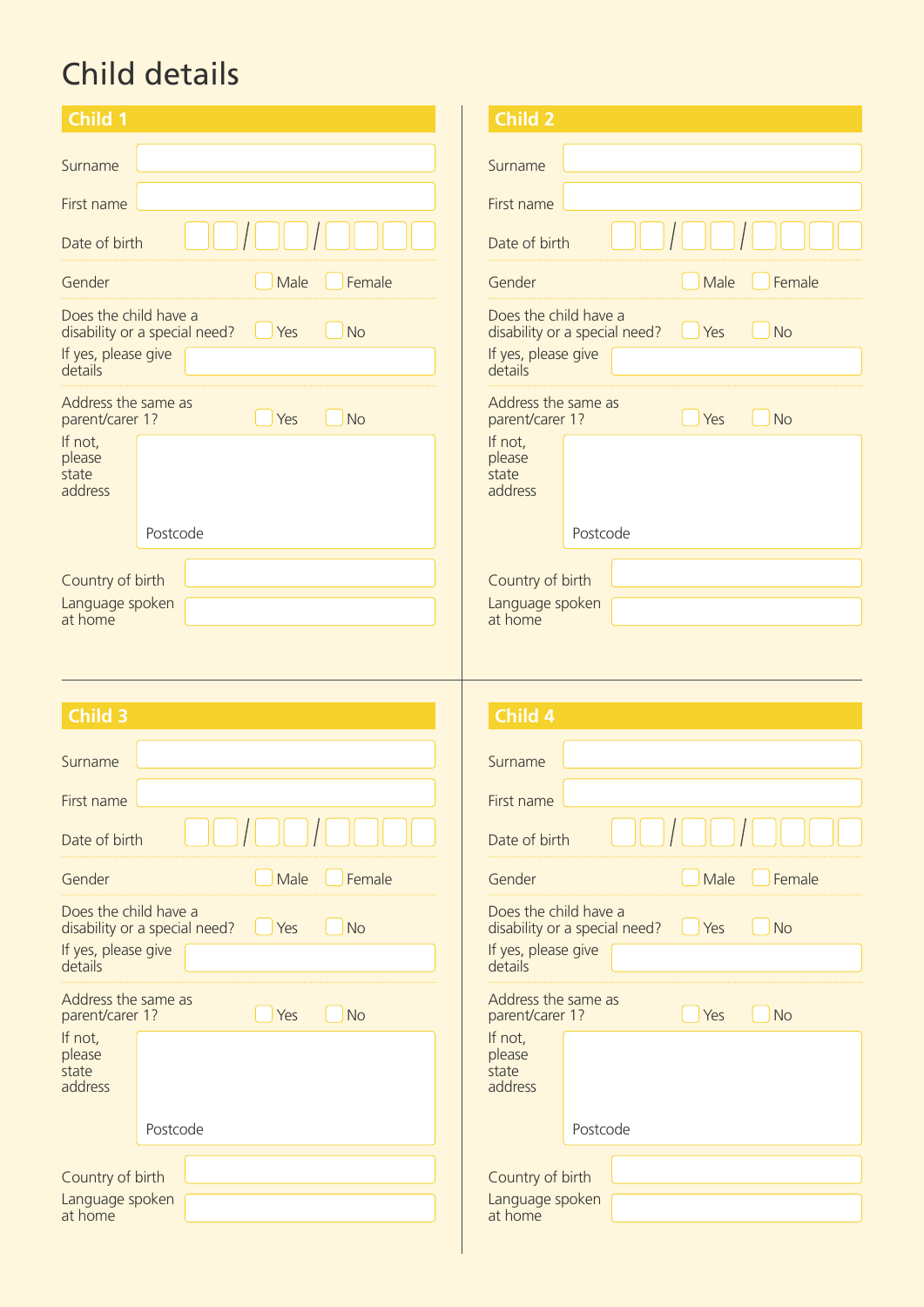## Parent/carer details (Parent 1 and Parent 2 please sign on the next page)

| <b>Parent/carer 1</b>         | <b>Parent/carer 2*</b>        |  |  |  |  |
|-------------------------------|-------------------------------|--|--|--|--|
| Title                         | Title                         |  |  |  |  |
| Mrs                           | Mrs                           |  |  |  |  |
| Other                         | Other                         |  |  |  |  |
| Mr                            | Mr                            |  |  |  |  |
| Surname                       | Surname                       |  |  |  |  |
| First name                    | First name                    |  |  |  |  |
| Date of birth                 | Date of birth                 |  |  |  |  |
| Gender                        | Gender                        |  |  |  |  |
| Male                          | Female                        |  |  |  |  |
| Female                        | Male                          |  |  |  |  |
| Address                       | Address                       |  |  |  |  |
| Postcode                      | Postcode                      |  |  |  |  |
| Telephone                     | Telephone                     |  |  |  |  |
| Email                         | Email                         |  |  |  |  |
| What is your relationship     | What is your relationship     |  |  |  |  |
| to the child?                 | to the child?                 |  |  |  |  |
| Are you pregnant?             | Are you pregnant?             |  |  |  |  |
| <b>No</b>                     | Yes                           |  |  |  |  |
| Yes                           | <b>No</b>                     |  |  |  |  |
| What is the expected          | What is the expected          |  |  |  |  |
| baby's due date?              | baby's due date?              |  |  |  |  |
| <b>ADDITIONAL INFORMATION</b> | <b>ADDITIONAL INFORMATION</b> |  |  |  |  |
| Does the child have a         | Does the child have a         |  |  |  |  |
| disability or a special need? | <b>No</b>                     |  |  |  |  |
| <b>No</b>                     | disability or a special need? |  |  |  |  |
| Yes                           | Yes                           |  |  |  |  |
| If yes, please give           | If yes, please give           |  |  |  |  |
| details                       | details                       |  |  |  |  |
| Are you in receipt of         | Are you in receipt of         |  |  |  |  |
| any benefits (excluding       | any benefits (excluding       |  |  |  |  |
| No                            | <b>No</b>                     |  |  |  |  |
| Yes                           | Yes                           |  |  |  |  |
| Child Benefit)?               | Child Benefit)?               |  |  |  |  |
| Marital status                | Marital status                |  |  |  |  |
| <b>Employment Status</b>      | <b>Employment Status</b>      |  |  |  |  |
| Single                        | Single                        |  |  |  |  |
| Employed                      | Employed                      |  |  |  |  |
| Unemployed                    | Married                       |  |  |  |  |
| Married                       | Unemployed                    |  |  |  |  |
| Student                       | Student                       |  |  |  |  |
| Living together (Cohabiting)  | Living together (Cohabiting)  |  |  |  |  |
| Widowed                       | Widowed                       |  |  |  |  |
| Looking after family          | Looking after family          |  |  |  |  |
| Maternity leave               | Maternity leave               |  |  |  |  |
| Divorced/separated            | Divorced/separated            |  |  |  |  |
| Are you registered with a GP? | Are you registered with a GP? |  |  |  |  |
| <b>No</b>                     | <b>No</b>                     |  |  |  |  |
| Yes                           | Yes                           |  |  |  |  |
| Country of birth              | Country of birth              |  |  |  |  |
| Language spoken               | Language spoken               |  |  |  |  |
| at home                       | at home                       |  |  |  |  |
| Emergency contact details:    | Emergency contact details:    |  |  |  |  |
| Contact name                  | Contact name                  |  |  |  |  |
| Contact telephone             | Contact telephone             |  |  |  |  |
| number                        | number                        |  |  |  |  |

\*Must be completed by parent/carer 2. A copy of this form can be taken home to enable this if the person is not present at registration.